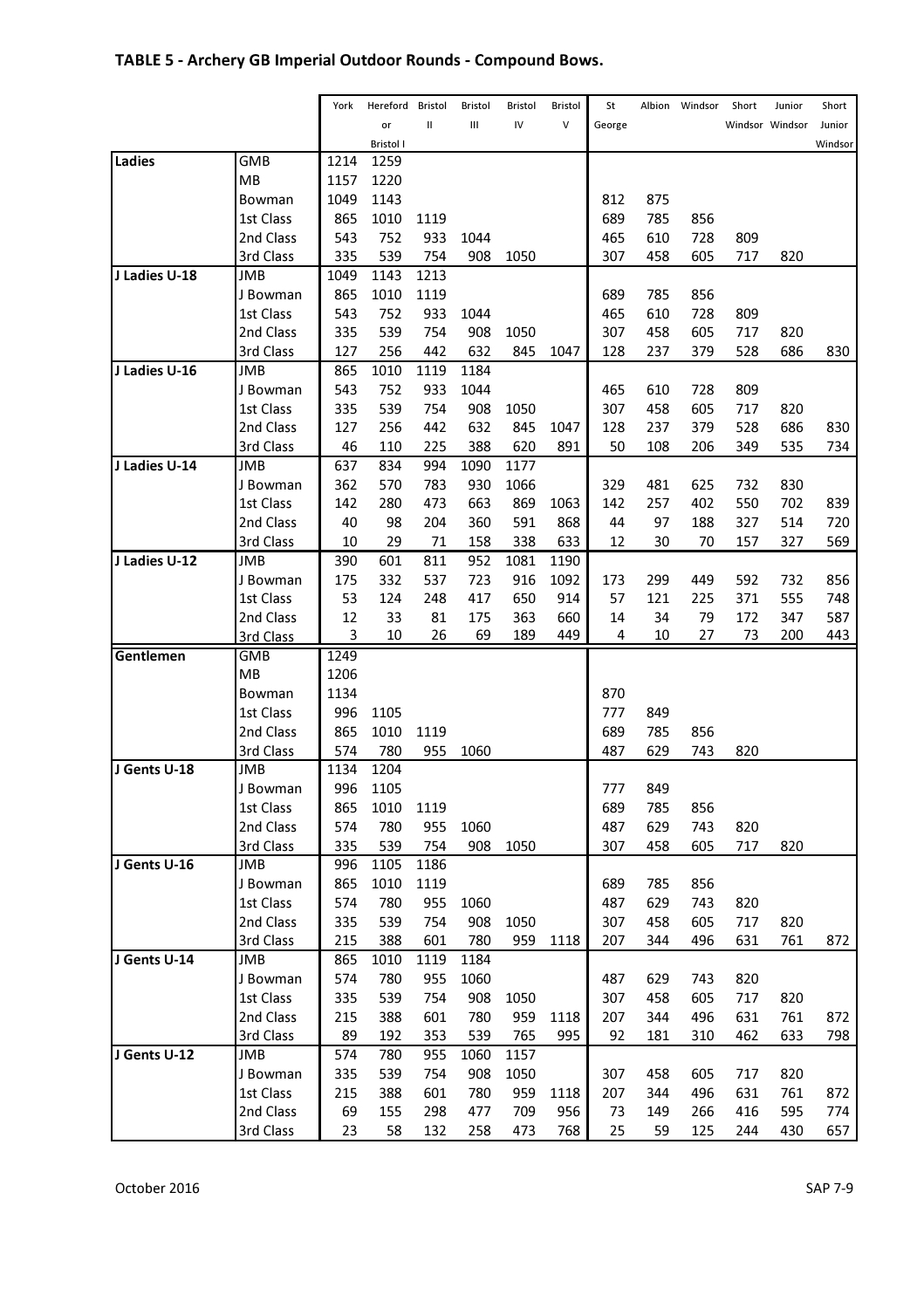# TABLE 9 - Archery GB Imperial Outdoor Rounds - Compound Bows.

|               |            | New          | Long    | Western | Short   | Junior  | Short   | American | St       |
|---------------|------------|--------------|---------|---------|---------|---------|---------|----------|----------|
|               |            | Western      | Western |         | Western | Western | Junior  |          | Nicholas |
|               |            |              |         |         |         |         | Western |          |          |
| Ladies        | GMB        |              |         |         |         |         |         |          |          |
|               | <b>MB</b>  |              |         |         |         |         |         |          |          |
|               | Bowman     | 689          | 757     |         |         |         |         |          |          |
|               | 1st Class  | 560          | 666     | 739     |         |         |         | 713      |          |
|               | 2nd Class  | 334          | 488     | 610     | 685     |         |         | 607      |          |
|               | 3rd Class  | 193          | 342     | 486     | 590     | 687     |         | 504      | 595      |
| J Ladies U-18 | JMB        |              |         |         |         |         |         |          |          |
|               | J Bowman   | 560          | 666     | 739     |         |         |         | 713      |          |
|               | 1st Class  | 334          | 488     | 610     | 685     |         |         | 607      |          |
|               | 2nd Class  | 193          | 342     | 486     | 590     | 687     |         | 504      | 595      |
|               | 3rd Class  | 63           | 152     | 271     | 397     | 541     | 680     | 316      | 464      |
| J Ladies U-16 | JMB        |              |         |         |         |         |         |          |          |
|               | J Bowman   | 334          | 488     | 610     | 685     |         |         | 607      |          |
|               | 1st Class  | 193          | 342     | 486     | 590     | 687     |         | 504      | 595      |
|               | 2nd Class  | 63           | 152     | 271     | 397     | 541     | 680     | 316      | 464      |
|               | 3rd Class  | 20           | 61      | 129     | 229     | 382     | 568     | 172      | 323      |
| J Ladies U-14 | JMB        |              |         |         |         |         |         |          |          |
|               | J Bowman   | 211          | 363     | 506     | 606     | 698     |         | 521      | 605      |
|               | 1st Class  | 72           | 168     | 292     | 418     | 559     | 692     | 335      | 480      |
|               | 2nd Class  | 18           | 54      | 116     | 210     | 361     | 551     | 157      | 304      |
|               | 3rd Class  | 4            | 15      | 37      | 82      | 184     | 379     | 58       | 152      |
| J Ladies U-12 | <b>JMB</b> |              |         |         |         |         |         |          |          |
|               | J Bowman   | 92           | 202     | 336     | 461     | 592     | 713     | 374      | 510      |
|               | 1st Class  | 24           | 69      | 144     | 248     | 403     | 584     | 188      | 341      |
|               | 2nd Class  | 5            | 17      | 42      | 92      | 201     | 399     | 66       | 167      |
|               | 3rd Class  | $\mathbf{1}$ | 5       | 13      | 32      | 89      | 243     | 23       | 72       |
| Gentlemen     | GMB        |              |         |         |         |         |         |          |          |
|               | MB         |              |         |         |         |         |         |          |          |
|               | Bowman     | 748          |         |         |         |         |         |          |          |
|               | 1st Class  | 652          | 731     |         |         |         |         |          |          |
|               | 2nd Class  | 560          | 666     | 739     |         |         |         | 713      |          |
|               | 3rd Class  | 356          | 508     | 625     | 697     |         |         | 619      |          |
| J Gents U-18  | JMB        |              |         |         |         |         |         |          |          |
|               | J Bowman   | 652          | 731     |         |         |         |         |          |          |
|               | 1st Class  | 560          | 666     | 739     |         |         |         | 713      |          |
|               | 2nd Class  | 356          | 508     | 625     | 697     |         |         | 619      |          |
|               | 3rd Class  | 193          | 342     | 486     | 590     | 687     |         | 504      | 595      |
| J Gents U-16  | JMB        |              |         |         |         |         |         |          |          |
|               | J Bowman   | 560          | 666     | 739     |         |         |         | 713      |          |
|               | 1st Class  | 356          | 508     | 625     | 697     |         |         | 619      |          |
|               | 2nd Class  | 193          | 342     | 486     | 590     | 687     |         | 504      | 595      |
|               | 3rd Class  | 116          | 239     | 380     | 501     | 622     | 732     | 413      | 537      |
| J Gents U-14  | <b>JMB</b> |              |         |         |         |         |         |          |          |
|               | J Bowman   | 356          | 508     | 625     | 697     |         |         | 619      |          |
|               | 1st Class  | 193          | 342     | 486     | 590     | 687     |         | 504      | 595      |
|               | 2nd Class  | 116          | 239     | 380     | 501     | 622     | 732     | 413      | 537      |
|               | 3rd Class  | 42           | 111     | 211     | 332     | 485     | 643     | 258      | 414      |
| J Gents U-12  | JMB        |              |         |         |         |         |         |          |          |
|               | J Bowman   | 193          | 342     | 486     | 590     | 687     |         | 504      | 595      |
|               | 1st Class  | 116          | 239     | 380     | 501     | 622     | 732     | 413      | 537      |
|               | 2nd Class  | 32           | 89      | 176     | 289     | 445     | 615     | 222      | 378      |
|               | 3rd Class  | 9            | 31      | 72      | 143     | 277     | 478     | 105      | 232      |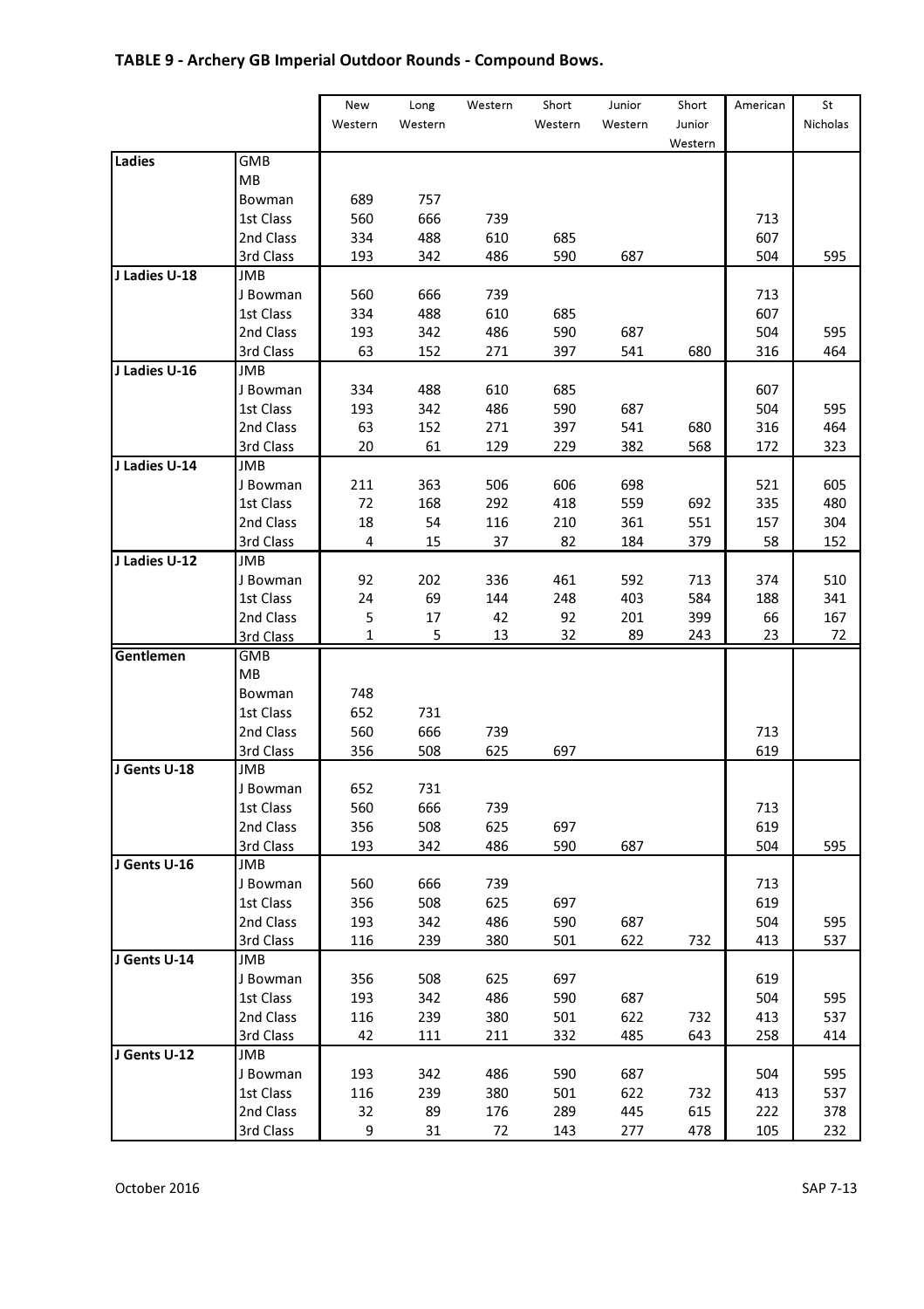# TABLE 13 - Archery GB Imperial Outdoor Rounds - Compound Bows.

|               |            | New | Long                     | National | Short | Junior            | Short    | New | Long            | Warwick | Short | Junior          | Short   |
|---------------|------------|-----|--------------------------|----------|-------|-------------------|----------|-----|-----------------|---------|-------|-----------------|---------|
|               |            |     | <b>National National</b> |          |       | National National | Junior   |     | Warwick Warwick |         |       | Warwick Warwick | Junior  |
|               |            |     |                          |          |       |                   | National |     |                 |         |       |                 | Warwick |
| Ladies        | GMB        |     |                          |          |       |                   |          |     |                 |         |       |                 |         |
|               | MB         |     |                          |          |       |                   |          |     |                 |         |       |                 |         |
|               | Bowman     | 507 | 559                      |          |       |                   |          |     |                 |         |       |                 |         |
|               | 1st Class  | 406 | 487                      | 549      |       |                   |          |     |                 |         |       |                 |         |
|               | 2nd Class  | 233 | 346                      | 448      | 505   |                   |          | 167 | 244             | 305     | 343   |                 |         |
|               | 3rd Class  | 130 | 234                      | 351      | 430   | 503               |          | 96  | 171             | 243     | 295   | 343             |         |
| J Ladies U-18 | JMB        |     |                          |          |       |                   |          |     |                 |         |       |                 |         |
|               | J Bowman   | 406 | 487                      | 549      |       |                   |          |     |                 |         |       |                 |         |
|               | 1st Class  | 233 | 346                      | 448      | 505   |                   |          |     |                 |         |       |                 |         |
|               | 2nd Class  | 130 | 234                      | 351      | 430   | 503               |          | 96  | 171             | 243     | 295   | 343             |         |
|               | 3rd Class  | 41  | 98                       | 189      | 280   | 387               | 494      | 32  | 76              | 136     | 198   | 271             | 340     |
| J Ladies U-16 | JMB        |     |                          |          |       |                   |          |     |                 |         |       |                 |         |
|               | J Bowman   | 233 | 346                      | 448      | 505   |                   |          |     |                 |         |       |                 |         |
|               | 1st Class  | 130 | 234                      | 351      | 430   | 503               |          |     |                 |         |       |                 |         |
|               | 2nd Class  | 41  | 98                       | 189      | 280   | 387               | 494      | 32  | 76              | 136     | 198   | 271             | 340     |
|               | 3rd Class  | 13  | 38                       | 88       | 156   | 264               | 402      | 10  | 31              | 65      | 114   | 191             | 284     |
| J Ladies U-14 | JMB        |     |                          |          |       |                   |          |     |                 |         |       |                 |         |
|               | J Bowman   | 143 | 249                      | 367      | 442   | 512               |          |     |                 |         |       |                 |         |
|               | 1st Class  | 47  | 109                      | 205      | 296   | 401               | 503      |     |                 |         |       |                 |         |
|               | 2nd Class  | 11  | 33                       | 78       | 142   | 248               | 388      | 9   | 27              | 58      | 105   | 180             | 275     |
|               | 3rd Class  | 2   | 9                        | 24       | 53    | 120               | 253      | 2   | 7               | 18      | 41    | 92              | 190     |
| J Ladies U-12 | JMB        |     |                          |          |       |                   |          |     |                 |         |       |                 |         |
|               | J Bowman   | 60  | 133                      | 237      | 329   | 428               | 521      |     |                 |         |       |                 |         |
|               | 1st Class  | 15  | 43                       | 98       | 170   | 280               | 415      |     |                 |         |       |                 |         |
|               | 2nd Class  | 3   | 10                       | 28       | 60    | 132               | 269      | 2   | 9               | 21      | 46    | 100             | 200     |
|               | 3rd Class  | 1   | 3                        | 8        | 21    | 56                | 154      | 1   | 2               | 6       | 16    | 44              | 121     |
| Gentlemen     | <b>GMB</b> |     |                          |          |       |                   |          |     |                 |         |       |                 |         |
|               | MB         |     |                          |          |       |                   |          |     |                 |         |       |                 |         |
|               | Bowman     | 554 |                          |          |       |                   |          |     |                 |         |       |                 |         |
|               | 1st Class  | 478 | 539                      |          |       |                   |          |     |                 |         |       |                 |         |
|               | 2nd Class  | 406 | 487                      | 549      |       |                   |          | 280 | 333             | 370     |       |                 |         |
|               | 3rd Class  | 249 | 361                      | 459      | 514   |                   |          | 178 | 254             | 312     | 348   |                 |         |
| J Gents U-18  | <b>JMB</b> |     |                          |          |       |                   |          |     |                 |         |       |                 |         |
|               | J Bowman   | 478 | 539                      |          |       |                   |          |     |                 |         |       |                 |         |
|               | 1st Class  | 406 | 487                      | 549      |       |                   |          |     |                 |         |       |                 |         |
|               | 2nd Class  | 249 | 361                      | 459      | 514   |                   |          | 178 | 254             | 312     | 348   |                 |         |
|               | 3rd Class  | 130 | 234                      | 351      | 430   | 503               |          | 96  | 171             | 243     | 295   | 343             |         |
| J Gents U-16  | JMB        |     |                          |          |       |                   |          |     |                 |         |       |                 |         |
|               | J Bowman   | 406 | 487                      | 549      |       |                   |          |     |                 |         |       |                 |         |
|               | 1st Class  | 249 | 361                      | 459      | 514   |                   |          |     |                 |         |       |                 |         |
|               | 2nd Class  | 130 | 234                      | 351      | 430   | 503               |          | 96  | 171             | 243     | 295   | 343             |         |
|               | 3rd Class  | 76  | 159                      | 270      | 360   | 452               | 536      | 58  | 120             | 190     | 250   | 311             | 366     |
| J Gents U-14  | JMB        |     |                          |          |       |                   |          |     |                 |         |       |                 |         |
|               | J Bowman   | 249 | 361                      | 459      | 514   |                   |          |     |                 |         |       |                 |         |
|               | 1st Class  | 130 | 234                      | 351      | 430   | 503               |          |     |                 |         |       |                 |         |
|               | 2nd Class  | 76  | 159                      | 270      | 360   | 452               | 536      | 58  | 120             | 190     | 250   | 311             | 366     |
|               | 3rd Class  | 27  | 71                       | 146      | 231   | 343               | 463      | 21  | 56              | 106     | 166   | 242             | 321     |
| J Gents U-12  | JMB        |     |                          |          |       |                   |          |     |                 |         |       |                 |         |
|               | J Bowman   | 130 | 234                      | 351      | 430   | 503               |          |     |                 |         |       |                 |         |
|               | 1st Class  | 76  | 159                      | 270      | 360   | 452               | 536      |     |                 |         |       |                 |         |
|               | 2nd Class  | 20  | 56                       | 121      | 200   | 312               | 440      | 16  | 44              | 88      | 145   | 222             | 307     |
|               | 3rd Class  | 6   | 19                       | 48       | 95    | 186               | 330      | 5   | 16              | 36      | 72    | 139             | 239     |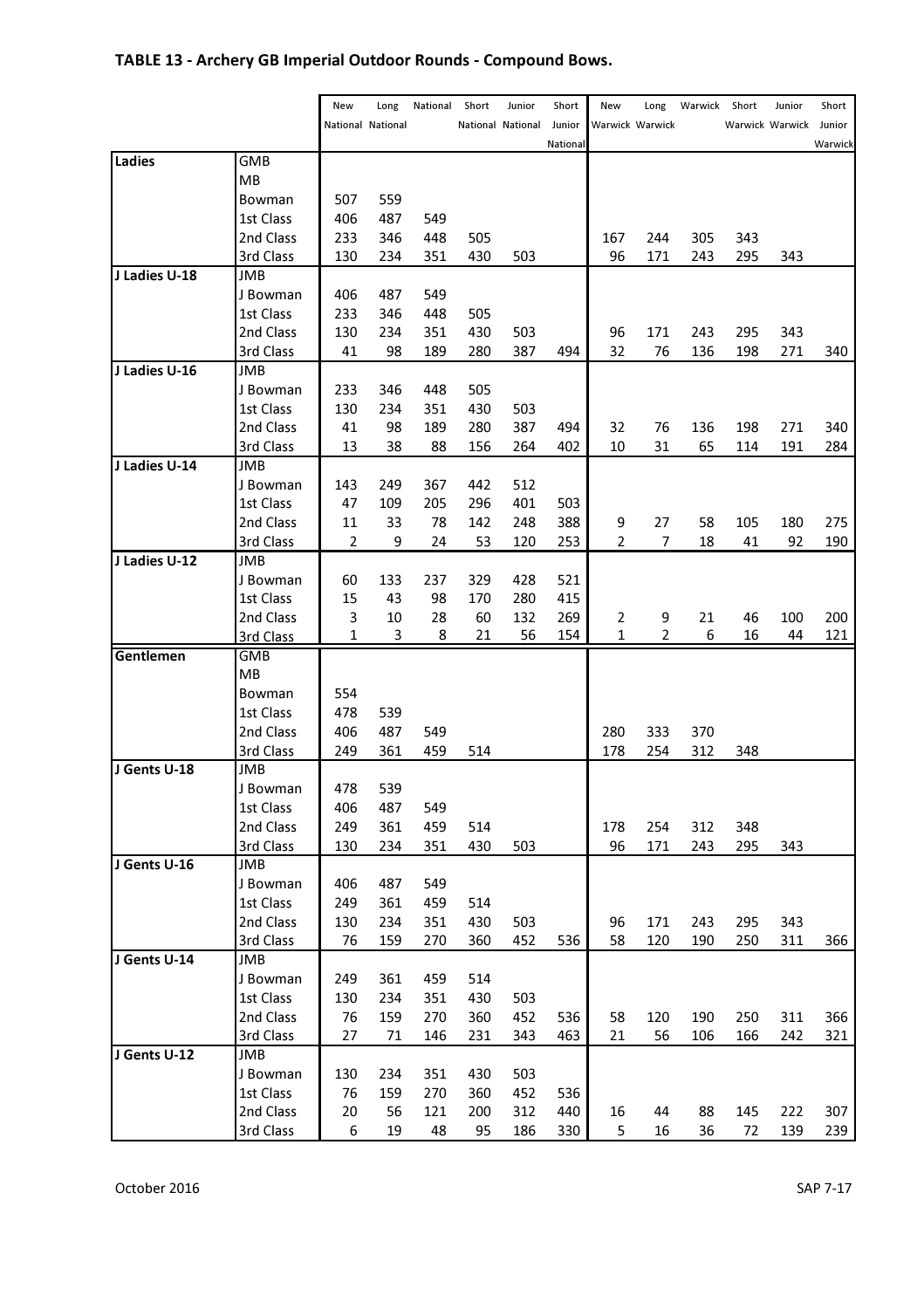# TABLE 17 - Archery GB Metric Outdoor Rounds - Compound Bows.

|               |            | Metric         | Metric        | Metric | Metric | Metric  |
|---------------|------------|----------------|---------------|--------|--------|---------|
|               |            | $\overline{1}$ | $\mathsf{II}$ | Ш      | IV     | $\sf V$ |
|               |            |                |               |        |        |         |
| Ladies        | GMB        | 1342           |               |        |        |         |
|               | MВ         | 1298           |               |        |        |         |
|               | Bowman     | 1220           |               |        |        |         |
|               | 1st Class  | 1092           | 1160          |        |        |         |
|               | 2nd Class  | 845            | 959           | 1104   |        |         |
|               | 3rd Class  | 634            | 769           | 966    | 1150   |         |
| J Ladies U-18 | JMB        | 1220           | 1265          |        |        |         |
|               | J Bowman   | 1092           | 1160          |        |        |         |
|               | 1st Class  | 845            | 959           | 1104   |        |         |
|               | 2nd Class  | 634            | 769           | 966    | 1150   |         |
|               | 3rd Class  | 338            | 449           | 690    | 961    | 1118    |
| J Ladies U-16 | <b>JMB</b> | 1092           | 1160          | 1249   |        |         |
|               | J Bowman   | 845            | 959           | 1104   |        |         |
|               | 1st Class  | 634            | 769           | 966    | 1150   |         |
|               | 2nd Class  | 338            | 449           | 690    | 961    | 1118    |
|               | 3rd Class  | 171            | 234           | 446    | 756    | 963     |
| J Ladies U-14 | JMB        | 925            | 1024          | 1151   | 1269   |         |
|               | J Bowman   | 665            | 799           | 988    | 1164   |         |
|               | 1st Class  | 364            | 480           | 721    | 984    | 1133    |
|               | 2nd Class  | 155            | 213           | 418    | 728    | 939     |
|               | 3rd Class  | 59             | 80            | 206    | 486    | 701     |
| J Ladies U-12 | JMB        | 697            | 828           | 1010   | 1178   | 1268    |
|               | J Bowman   | 419            | 544           | 781    | 1026   | 1163    |
|               | 1st Class  | 187            | 256           | 475    | 783    | 985     |
|               | 2nd Class  | 66             | 90            | 225    | 511    | 730     |
|               | 3rd Class  | 24             | 32            | 104    | 332    | 500     |
| Gentlemen     | <b>GMB</b> |                |               |        |        |         |
|               | MB         |                |               |        |        |         |
|               | Bowman     |                |               |        |        |         |
|               | 1st Class  | 1183           |               |        |        |         |
|               | 2nd Class  | 1092           | 1160          |        |        |         |
|               | 3rd Class  | 873            | 981           | 1121   |        |         |
| J Gents U-18  | <b>JMB</b> | 1281           |               |        |        |         |
|               | J Bowman   | 1183           |               |        |        |         |
|               | 1st Class  | 1092           | 1160          |        |        |         |
|               | 2nd Class  | 873            | 981           | 1121   |        |         |
|               | 3rd Class  | 634            | 769           | 966    | 1150   |         |
| J Gents U-16  | JMB        | 1183           | 1235          |        |        |         |
|               | J Bowman   | 1092           | 1160          |        |        |         |
|               | 1st Class  | 873            | 981           | 1121   |        |         |
|               | 2nd Class  | 634            | 769           | 966    | 1150   |         |
|               | 3rd Class  | 478            | 610           | 838    | 1066   | 1190    |
| J Gents U-14  | JMB        | 1092           | 1160          | 1249   |        |         |
|               | J Bowman   | 873            | 981           | 1121   |        |         |
|               | 1st Class  | 634            | 769           | 966    | 1150   |         |
|               | 2nd Class  | 478            | 610           | 838    | 1066   | 1190    |
|               | 3rd Class  | 266            | 360           | 597    | 889    | 1066    |
| J Gents U-12  | JMB        | 873            | 981           | 1121   | 1249   |         |
|               | J Bowman   | 634            | 769           | 966    | 1150   |         |
|               | 1st Class  | 478            | 610           | 838    | 1066   | 1190    |
|               | 2nd Class  | 224            | 306           | 536    | 837    | 1027    |
|               | 3rd Class  | 103            | 141           | 313    | 617    | 839     |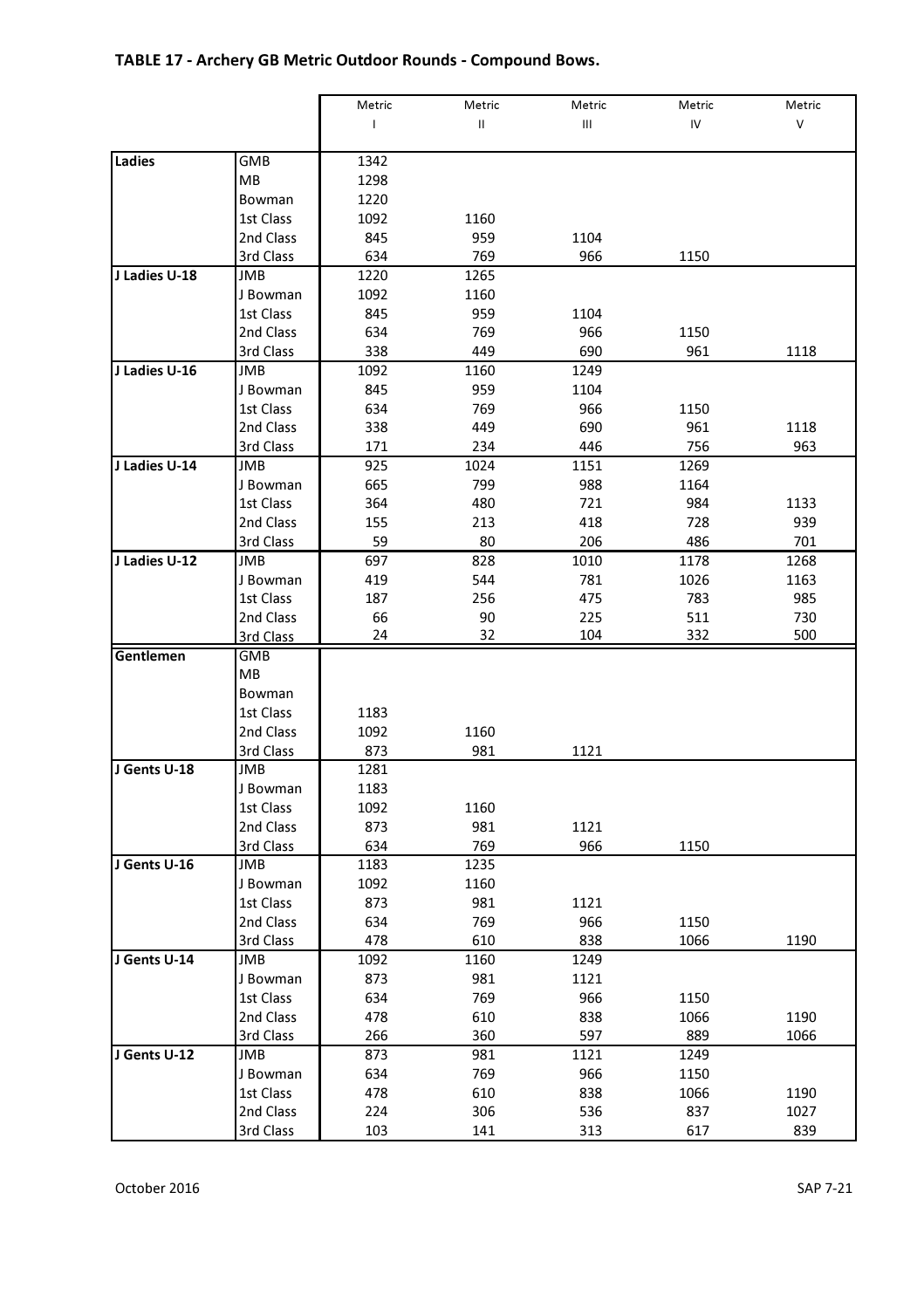# TABLE 21 - Archery GB Metric Outdoor Rounds - Compound Bows.

|               |                     | Long   | Long       | Long   | Long   | Long   | Long   | Short  | Short  | Short  | Short  | Short  |
|---------------|---------------------|--------|------------|--------|--------|--------|--------|--------|--------|--------|--------|--------|
|               |                     | Metric | Metric     | Metric | Metric | Metric | Metric | Metric | Metric | Metric | Metric | Metric |
|               |                     | Gents  | Ladies / I | Ш      | Ш      | IV     | V      | G/L/I  | Ш      | Ш      | IV     | ٧      |
| Ladies        | GMB                 |        |            |        |        |        |        |        |        |        |        |        |
|               | MB                  |        |            |        |        |        |        |        |        |        |        |        |
|               | Bowman              | 559    | 602        |        |        |        |        |        |        |        |        |        |
|               | 1st Class           | 466    | 532        | 573    |        |        |        |        |        |        |        |        |
|               | 2nd Class           | 293    | 393        | 462    | 527    |        |        | 453    |        |        |        |        |
|               | 3rd Class           | 175    | 272        | 356    | 445    | 528    |        | 362    | 413    |        |        |        |
| J Ladies U-18 | JMB                 |        |            |        |        |        |        |        |        |        |        |        |
|               | J Bowman            | 466    | 532        | 573    |        |        |        |        |        |        |        |        |
|               | 1st Class           | 293    | 393        | 462    | 527    |        |        | 453    |        |        |        |        |
|               | 2nd Class           | 175    | 272        | 356    | 445    | 528    |        | 362    | 413    |        |        |        |
|               | 3rd Class           | 61     | 115        | 184    | 283    | 404    | 523    | 223    | 265    | 407    |        |        |
| J Ladies U-16 | JMB                 |        |            |        |        |        |        |        |        |        |        |        |
|               | J Bowman            | 293    | 393        | 462    | 527    |        |        | 453    |        |        |        |        |
|               | 1st Class           | 175    | 272        | 356    | 445    | 528    |        | 362    | 413    |        |        |        |
|               | 2nd Class           | 61     | 115        | 184    | 283    | 404    | 523    | 223    | 265    | 407    |        |        |
|               | 3rd Class           | 20     | 44         | 81     | 153    | 272    | 426    | 127    | 152    | 294    | 484    |        |
| J Ladies U-14 | JMB                 |        |            |        |        |        |        |        |        |        |        |        |
|               | J Bowman            | 191    | 289        | 373    | 458    | 537    |        | 376    | 426    |        |        |        |
|               | 1st Class           | 69     | 127        | 200    | 301    | 418    | 532    | 237    | 280    | 420    |        |        |
|               | 2nd Class           | 17     | 38         | 72     | 139    | 255    | 412    | 117    | 140    | 279    | 473    |        |
|               | 3rd Class           | 4      | 10         | 21     | 50     | 121    | 271    | 49     | 58     | 156    | 366    | 430    |
| J Ladies U-12 | JMB                 |        |            |        |        |        |        |        |        |        |        |        |
|               | J Bowman            | 87     | 155        | 234    | 335    | 447    | 550    | 264    | 311    | 445    |        |        |
|               | 1st Class           | 24     | 50         | 91     | 167    | 289    | 440    | 138    | 165    | 308    | 494    |        |
|               | 2nd Class           | 5      | 12         | 25     | 57     | 133    | 288    | 54     | 65     | 169    | 378    | 442    |
|               | <b>3rd Class</b>    | 1      | 3          | 7      | 19     | 55     | 166    | 21     | 25     | 85     | 277    | 334    |
| Gentlemen     | <b>GMB</b><br>MB    |        |            |        |        |        |        |        |        |        |        |        |
|               |                     | 602    |            |        |        |        |        |        |        |        |        |        |
|               | Bowman<br>1st Class | 533    | 582        |        |        |        |        |        |        |        |        |        |
|               | 2nd Class           | 466    | 532        | 573    |        |        |        |        |        |        |        |        |
|               | 3rd Class           | 310    | 409        | 475    | 536    |        |        | 464    |        |        |        |        |
| J Gents U-18  | JMB                 |        |            |        |        |        |        |        |        |        |        |        |
|               | J Bowman            | 533    | 582        |        |        |        |        |        |        |        |        |        |
|               | 1st Class           | 466    | 532        | 573    |        |        |        |        |        |        |        |        |
|               | 2nd Class           | 310    | 409        | 475    | 536    |        |        | 464    |        |        |        |        |
|               | 3rd Class           | 175    | 272        | 356    | 445    | 528    |        | 362    | 413    |        |        |        |
| J Gents U-16  | JMB                 |        |            |        |        |        |        |        |        |        |        |        |
|               | J Bowman            | 466    | 532        | 573    |        |        |        |        |        |        |        |        |
|               | 1st Class           | 310    | 409        | 475    | 536    |        |        | 464    |        |        |        |        |
|               | 2nd Class           | 175    | 272        | 356    | 445    | 528    |        | 362    | 413    |        |        |        |
|               | 3rd Class           | 108    | 186        | 269    | 369    | 473    | 567    | 292    | 341    | 469    |        |        |
| J Gents U-14  | JMB                 |        |            |        |        |        |        |        |        |        |        |        |
|               | J Bowman            | 310    | 409        | 475    | 536    |        |        | 464    |        |        |        |        |
|               | 1st Class           | 175    | 272        | 356    | 445    | 528    |        | 362    | 413    |        |        |        |
|               | 2nd Class           | 108    | 186        | 269    | 369    | 473    | 567    | 292    | 341    | 469    |        |        |
|               | 3rd Class           | 41     | 82         | 140    | 231    | 356    | 490    | 184    | 220    | 366    | 533    |        |
| J Gents U-12  | JMB                 |        |            |        |        |        |        |        |        |        |        |        |
|               | J Bowman            | 175    | 272        | 356    | 445    | 528    |        | 362    | 413    |        |        |        |
|               | 1st Class           | 108    | 186        | 269    | 369    | 473    | 567    | 292    | 341    | 469    |        |        |
|               | 2nd Class           | 31     | 64         | 114    | 198    | 323    | 466    | 160    | 192    | 337    | 514    |        |
|               | 3rd Class           | 9      | 21         | 43     | 91     | 190    | 352    | 82     | 98     | 222    | 427    | 488    |